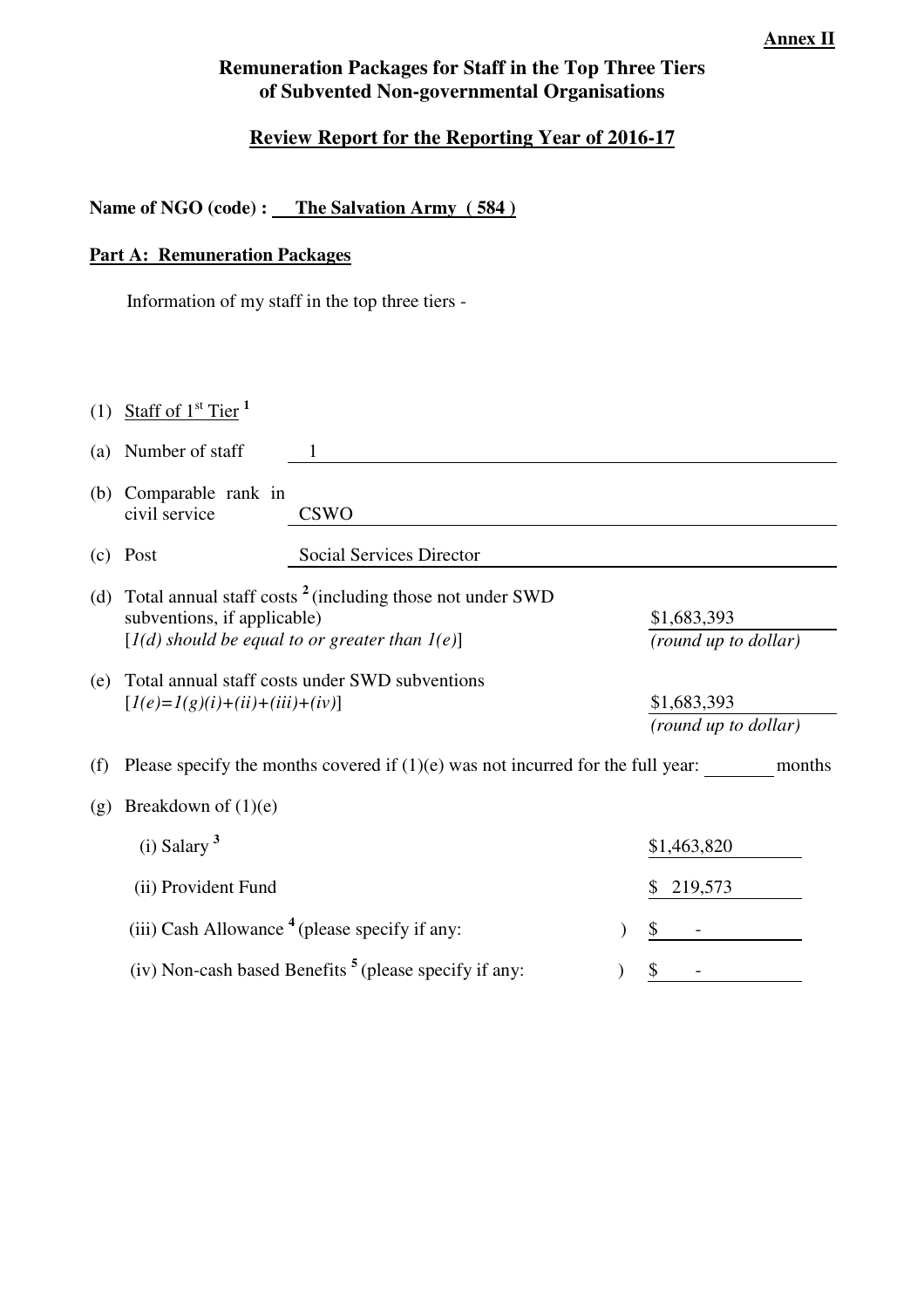| (2) | Staff of $2nd$ Tier <sup>1</sup>                                                                                                                           |                                                                                                                             |    |                                      |
|-----|------------------------------------------------------------------------------------------------------------------------------------------------------------|-----------------------------------------------------------------------------------------------------------------------------|----|--------------------------------------|
| (a) | Number of staff                                                                                                                                            | 3                                                                                                                           |    |                                      |
| (b) | Comparable rank in<br>civil service                                                                                                                        | <b>SSWO</b>                                                                                                                 |    |                                      |
| (c) | Post                                                                                                                                                       | <b>Chief Manager</b>                                                                                                        |    |                                      |
| (d) | Total annual staff costs <sup>2</sup> (including those not under SWD<br>subventions, if applicable)<br>$[2(d)$ should be equal to or greater than $2(e)$ ] |                                                                                                                             |    | \$4,343,843<br>(round up to dollar)  |
| (e) | Total annual staff costs under SWD subventions<br>$[2(e)=2(f)(i)+(ii)+(iii)+(iv)]$                                                                         |                                                                                                                             |    | \$4,343,843<br>(round up to dollar)  |
| (f) | Breakdown of $(2)(e)$                                                                                                                                      |                                                                                                                             |    |                                      |
|     | $(i)$ Salary $3$                                                                                                                                           |                                                                                                                             |    | \$3,777,255                          |
|     | (ii) Provident Fund                                                                                                                                        |                                                                                                                             |    | 566,588<br>\$                        |
|     |                                                                                                                                                            | (iii) Cash Allowance $4$ (please specify if any:                                                                            |    | \$                                   |
|     | (iv) Non-cash based Benefits $5$ (please specify if any:                                                                                                   |                                                                                                                             | \$ |                                      |
|     |                                                                                                                                                            |                                                                                                                             |    |                                      |
| (a) | (3) Staff of $3^{rd}$ Tier <sup>1</sup><br>Number of staff                                                                                                 | 18                                                                                                                          |    |                                      |
|     | (b) Comparable rank in<br>civil service                                                                                                                    | <b>SWO</b>                                                                                                                  |    |                                      |
| (c) | Post                                                                                                                                                       | Service Supervisor                                                                                                          |    |                                      |
| (d) | subventions, if applicable)                                                                                                                                | Total annual staff costs <sup>2</sup> (including those not under SWD<br>$[3(d)$ should be equal to or greater than $3(e)$ ] |    | \$17,907,680<br>(round up to dollar) |
| (e) | $[3e=3(f)(i)+(ii)+(iii)+(iv)]$                                                                                                                             | Total annual staff costs under SWD subventions                                                                              |    | \$17,907,680<br>(round up to dollar) |
| (f) | Breakdown of $(3)(e)$                                                                                                                                      |                                                                                                                             |    |                                      |
|     | $(i)$ Salary $3$                                                                                                                                           |                                                                                                                             |    | \$15,944,633                         |
|     | (ii) Provident Fund                                                                                                                                        |                                                                                                                             |    | 1,963,047                            |
|     |                                                                                                                                                            | (iii) Cash Allowance $4$ (please specify if any:                                                                            |    | \$                                   |